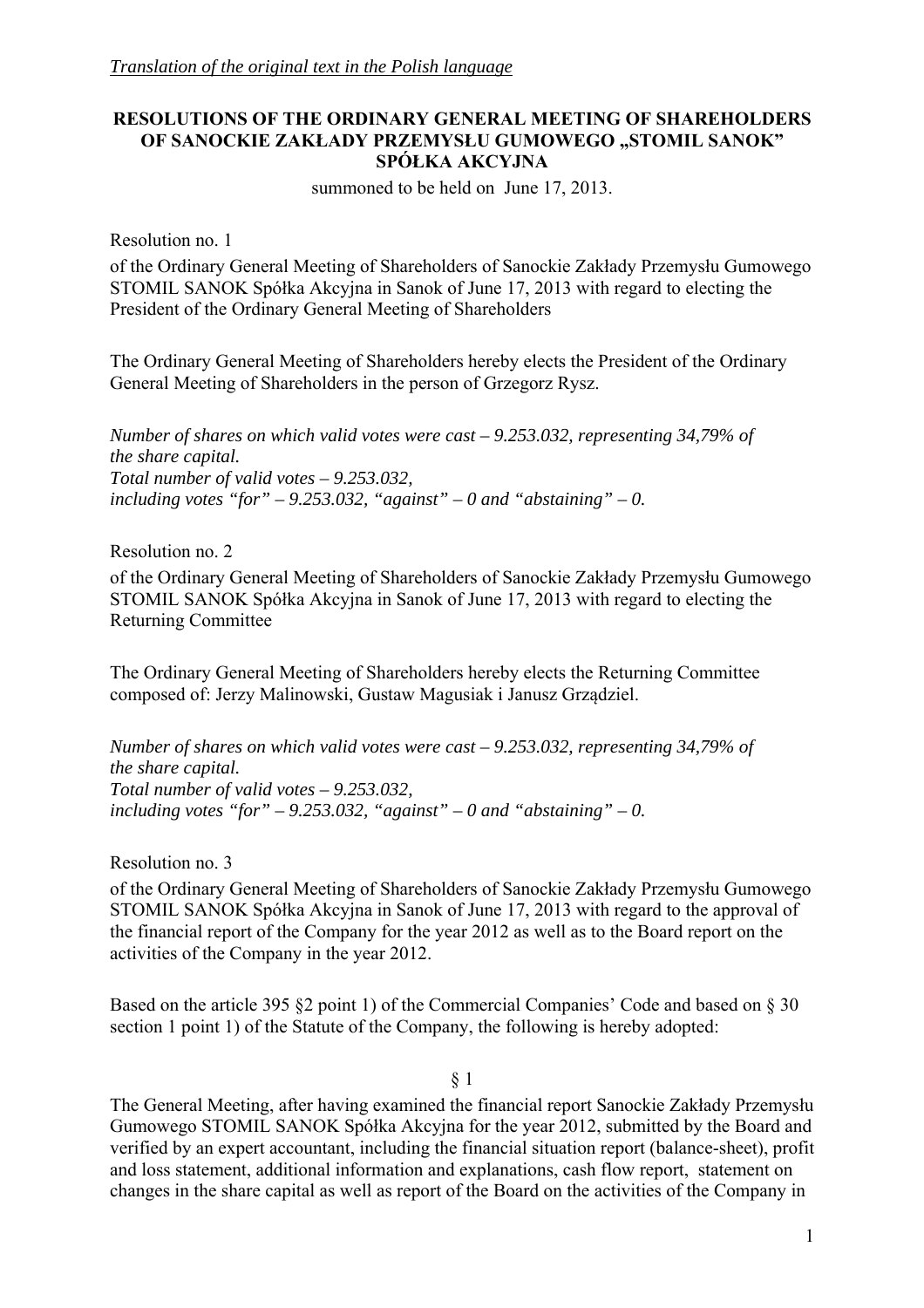2012, and after having examined the report of the Supervisory Board on the results of verification of these documents, decides:

- 1. to approve the financial situation report (balance-sheet) made as of December 31, 2012 showing the sum of 392 784 040,73 zlotys on both the side of assets and liabilities,
- 2. to approve the profit and loss statement for the year 2012 showing net profit in the amount of 38 102 282,69 zlotys,
- 3. to approve the statement of comprehensive income for the year 2012 showing a total income in the amount of 38 465 397,11 zlotys,
- 4. to approve the cash flow statement for the year 2012 showing an increase in the amount of cash 8 311 905,71 zlotys,
- 5. to approve the statement of changes in the share capital showing it to be on the level of 267 351 081,61 zlotys as of December 31, 2012,
- 6. to approve the additional information and explanations,
- 7. to approve the report of the Board on the activities of the Company in the year 2012.

§ 2

The General Meeting obligates the Board of the Company to immediately submit the financial report for the year 2012 together with the report of the Board on the activities of the Company in the year 2012 and accompanied by the expert accountant opinion to the companies' register held at the National Court Register.

§ 3

The resolution shall enter into force as of the day of its adoption.

*Number of shares on which valid votes were cast – 9.253.032, representing 34,79% of the share capital. Total number of valid votes – 9.253.032,*  including votes "for"  $-9.253.032$ , "against"  $-0$  and "abstaining"  $-0$ .

Resolution no. 4

of the Ordinary General Meeting of Shareholders of Sanockie Zakłady Przemysłu Gumowego STOMIL SANOK Spółka Akcyjna in Sanok of June 17, 2013 with regard to the approval of the consolidated financial report of the capital group STOMIL SANOK S.A. for the year 2012 and of the report on the activities of the capital group in the year 2012.

Based on the article 63c section 4 of the Act of parliament dated September 29, 1994 with regard to the accountancy (Journal of Laws of 2009, No. 152, Item 1223 as amended), the following is hereby adopted:

§ 1

The General Meeting, after having examined the consolidated financial report of the capital group STOMIL SANOK Spółka Akcyjna, submitted by the Board and verified by an expert accountant, including the financial situation report (balance-sheet), profit and loss statement, additional information and explanations, cash flow report, statement on changes in the share capital as well as report of the Board of the dominant entity on the activities of the Capital Group in 2012, the group consisting of STOMIL SANOK Spółka Akcyjna acting as the dominant entity and the following subsidiaries covered in the consolidated report:

- a) STOMIL SANOK DYSTRYBUCJA Limited Liability Company seated in Bogucin near Poznań,
- b) STOMET Limited Liability Company seated in Sanok,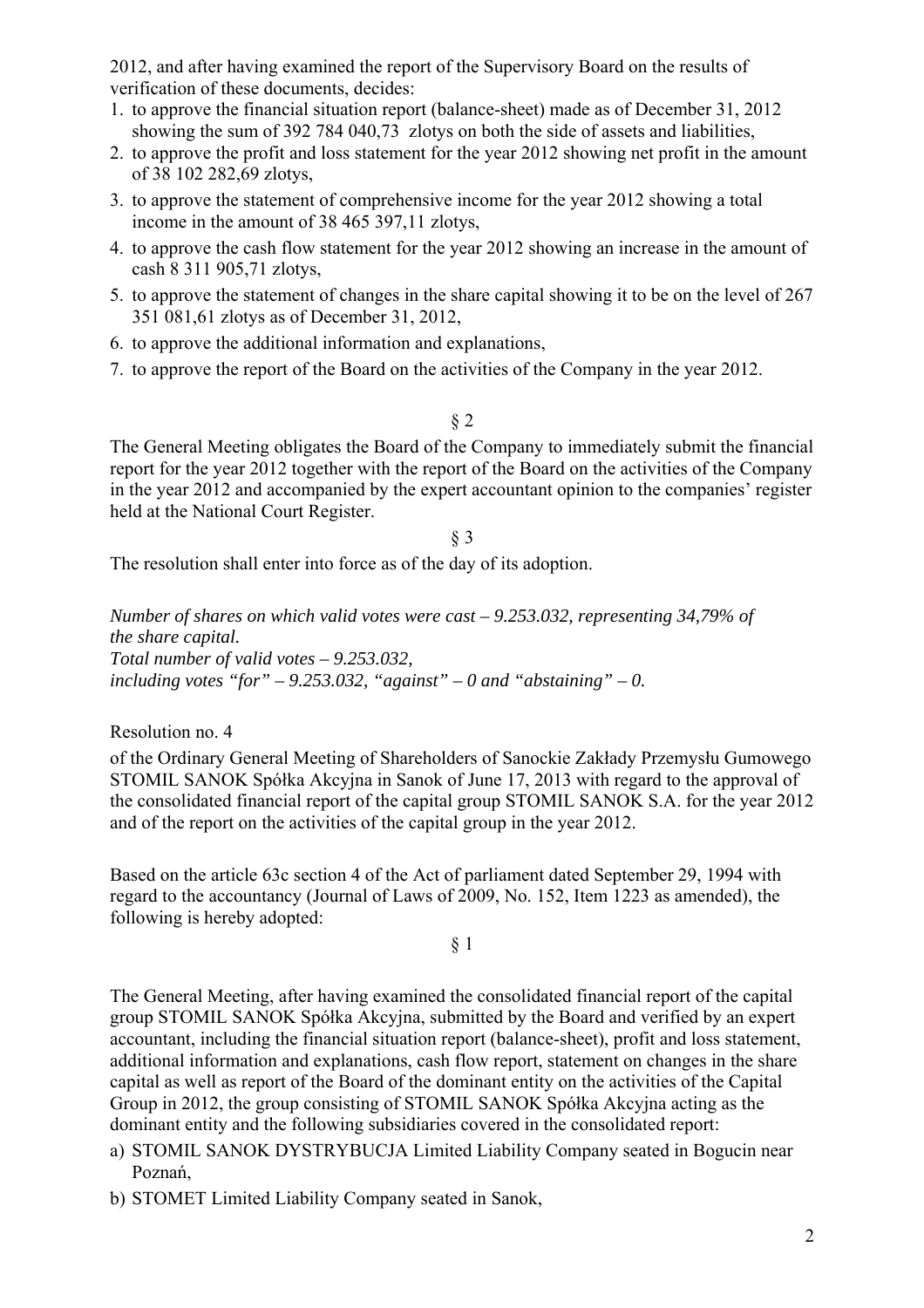- c) STOMIL Sanatorium & Tourism Limited Liability Company seated in Rymanów-Zdrój,
- d) Commercial and Service Enterprise STOMIL EAST Limited Liability Company seated in Sanok,
- e) Stomil Sanok WIATKA Joint Stock Company seated in Kirov (Russia),
- f) Stomil Sanok RUS Limited Liability Company seated in Moscow (Russia),
- g) Stomil Sanok BR Limited Liability Company seated in Brest (Belarus),
- h) Stomil Sanok Ukraine Limited Liability Company seated in Równe (Ukraine),
- i) Sanok (Qingdao) Auto Parts Limited Liability Company seated in Qingdao (China),
- j) Rubber & Plastic Systems S.A.S seated in Villers-la-Montagne (France) decides:
- 1. to approve the consolidated financial situation report (balance-sheet) made as of December 31, 2012 showing the sum of 455 008 thousand zlotys on both the side of assets and liabilities,
- 2. approve the consolidated profit and loss statement for the year 2012 showing net profit in the amount of 47 337 thousand zlotys,
- 3. to approve the consolidated statement of comprehensive income for the year 2012 showing a total income in the amount of 48 182 thousand zlotys
- 4. to approve the consolidated statement of changes in the share capital showing it to be on the level of 288 379 thousand zlotys as of December 31, 2012,
- 5. to approve the consolidated cash flow report for the year 2012 showing an increase in the amount of cash 9 118 thousand zlotys
- 6. to approve the additional information and explanations,
- 7. to approve the report of the Board on the activities of the Capital Group in the year 2012.

## § 2

The General Meeting obligates the Board of the Company to immediately submit the consolidated financial report for the year 2012 together with the report on the activities of the Capital Group in the year 2012 and accompanied by the expert accountant opinion to the companies' register held at the National Court Register.

## § 3

The resolution shall enter into force as of the day of its adoption.

*Number of shares on which valid votes were cast – 9.253.032, representing 34,79% of the share capital. Total number of valid votes – 9.253.032,*  including votes "for"  $-9.253.032$ , "against"  $-0$  and "abstaining"  $-0$ .

Resolution no. 5

of the Ordinary General Meeting of Shareholders of Sanockie Zakłady Przemysłu Gumowego STOMIL SANOK Spółka Akcyjna in Sanok of June 17, 2013 with regard to the granting of the vote of acceptance to the President of the Board of the Company on performance of his duties in the year 2012.

Based on the article 395 §2 point 3) of the Commercial Companies' Code as well as §30 section 1 point 3) of the Statute of the Company, the following is hereby adopted: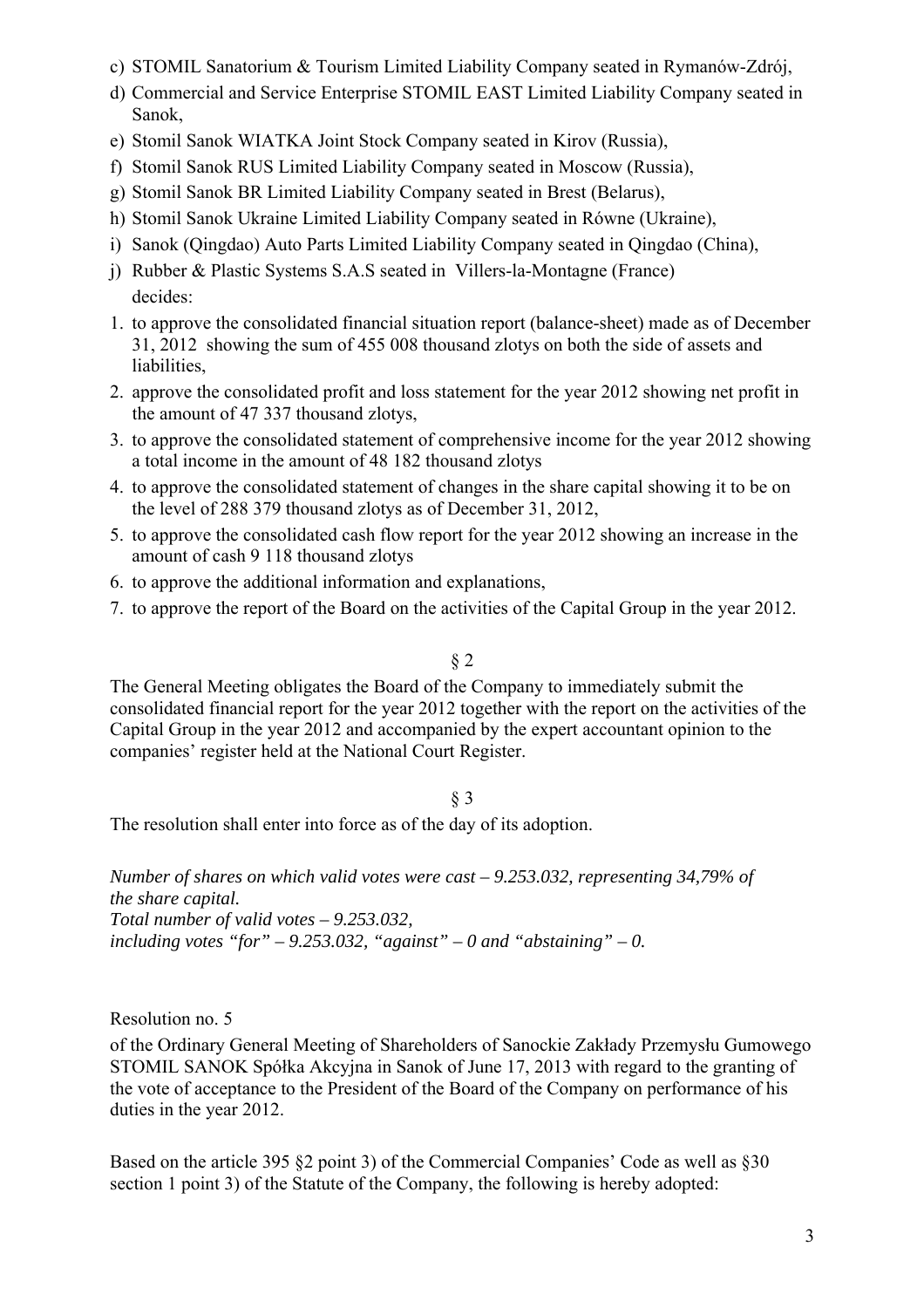The General Meeting grants Mr Marek Łęcki – the President of the Board of the Company – the vote of acceptance on performance of his duties in the year 2012.

§ 2

The resolution shall enter into force as of the day of its adoption.

*Number of shares on which valid votes were cast – 6.311.052, representing 23,73% of the share capital. Total number of valid votes – 6.311.052,*  including votes "for"  $-6.311.052$ , "against"  $-0$  and "abstaining"  $-0$ .

Resolution no. 6

of the Ordinary General Meeting of Shareholders of Sanockie Zakłady Przemysłu Gumowego STOMIL SANOK Spółka Akcyjna in Sanok of June 17, 2013 with regard to the granting of the vote of acceptance to a Member of the Board of the Company on performance of his or her duties in the year 2012.

Based on the article 395 §2 point 3) of the Commercial Companies' Code as well as §30 section 1 point 3) of the Statute of the Company, the following is hereby adopted:

### § 1

The General Meeting grants Mrs. Grażyna Kotar – the Member of the Board of the Company – the vote of acceptance on performance of her duties in the year 2012.

§ 2 The resolution shall enter into force as of the day of its adoption.

*Number of shares on which valid votes were cast – 9.239.132, representing 34,74% of the share capital. Total number of valid votes – 9.239.132,*  including votes "for"  $-$  9.239.132, "against"  $-$  0 and "abstaining"  $-$  0.

Resolution no. 7

of the Ordinary General Meeting of Shareholders of Sanockie Zakłady Przemysłu Gumowego STOMIL SANOK Spółka Akcyjna in Sanok of June 17, 2013 with regard to the granting of the vote of acceptance to a Member of the Board of the Company on performance of his or her duties in the year 2012.

Based on the article 395 §2 point 3) of the Commercial Companies' Code as well as §30 section 1 point 3) of the Statute of the Company, the following is hereby adopted:

§ 1

The General Meeting grants Mrs. Marta Rudnicka – the Member of the Board of the Company – the vote of acceptance on performance of her duties in the year 2012.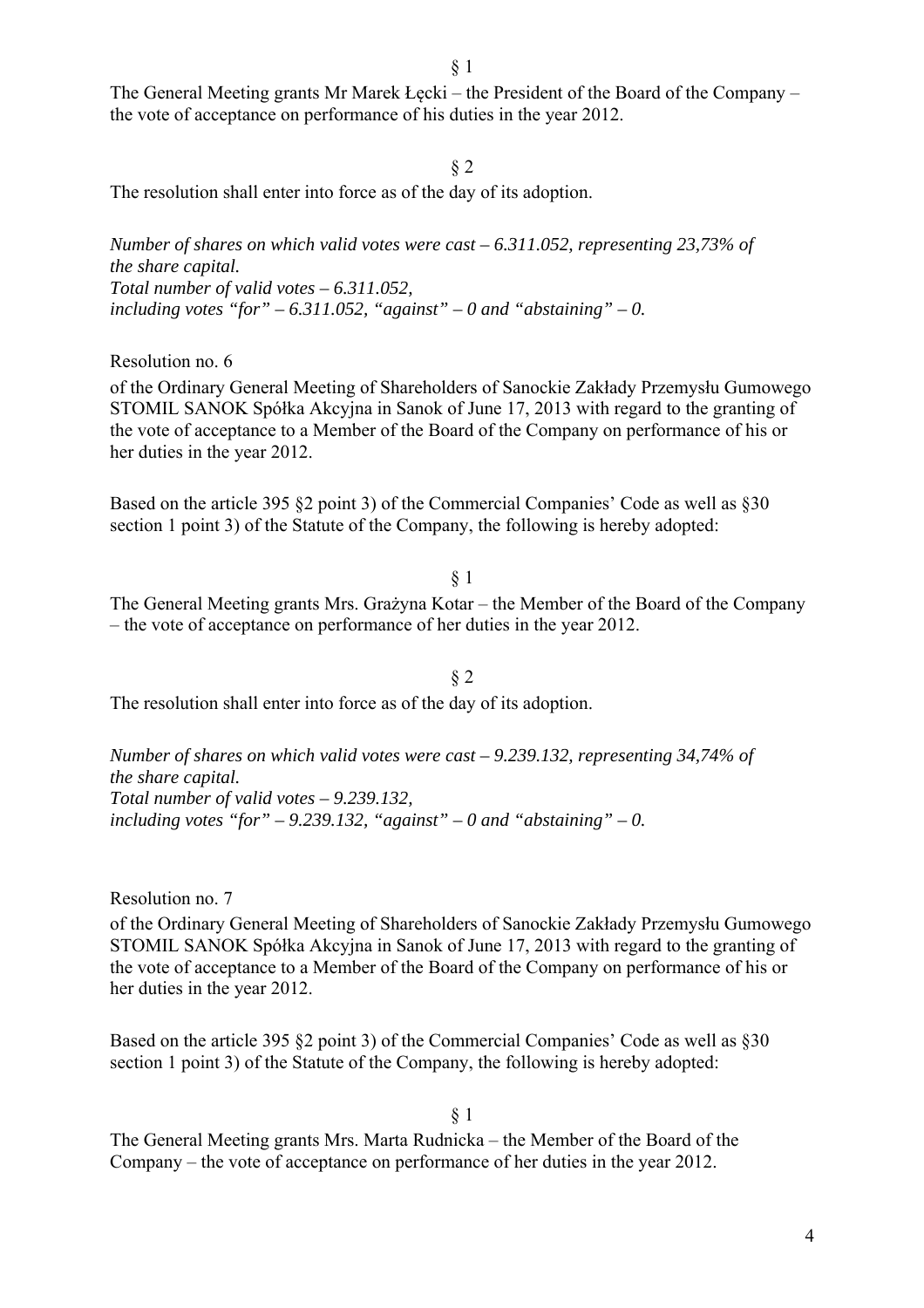§ 2

The resolution shall enter into force as of the day of its adoption.

*Number of shares on which valid votes were cast – 7.963.232, representing 29,94% of the share capital. Total number of valid votes – 7.963.232, including votes "for" – 7.963.232, "against" – 0 and "abstaining" – 0.*

Resolution no. 8

of the Ordinary General Meeting of Shareholders of Sanockie Zakłady Przemysłu Gumowego STOMIL SANOK Spółka Akcyjna in Sanok of June 17, 2013 with regard to the granting of the vote of acceptance to a Member of the Board of the Company on performance of his or her duties in the year 2012.

Based on the article 395 §2 point 3) of the Commercial Companies' Code as well as §30 section 1 point 3) of the Statute of the Company, the following is hereby adopted:

§ 1 The General Meeting grants Mr. Mariusz Młodecki – the Member of the Board of the Company – the vote of acceptance on performance of his duties in the year 2012.

§ 2 The resolution shall enter into force as of the day of its adoption.

*Number of shares on which valid votes were cast – 9.175.892, representing 34,50% of the share capital. Total number of valid votes – 9.175.892,*  including votes "for"  $-9.175.892$ , "against"  $-0$  and "abstaining"  $-0$ .

Resolution no. 9

of the Ordinary General Meeting of Shareholders of Sanockie Zakłady Przemysłu Gumowego STOMIL SANOK Spółka Akcyjna in Sanok of June 17, 2013 with regard to the granting of the vote of acceptance to a Member of the Board of the Company on performance of his or her duties in the year 2012.

Based on the article 395 §2 point 3) of the Commercial Companies' Code as well as §30 section 1 point 3) of the Statute of the Company, the following is hereby adopted:

#### § 1

The General Meeting grants Mr. Marcin Saramak – the Member of the Board of the Company – the vote of acceptance on performance of his duties in the year 2012.

§ 2

The resolution shall enter into force as of the day of its adoption.

*Number of shares on which valid votes were cast – 9.253.032, representing 34,79% of*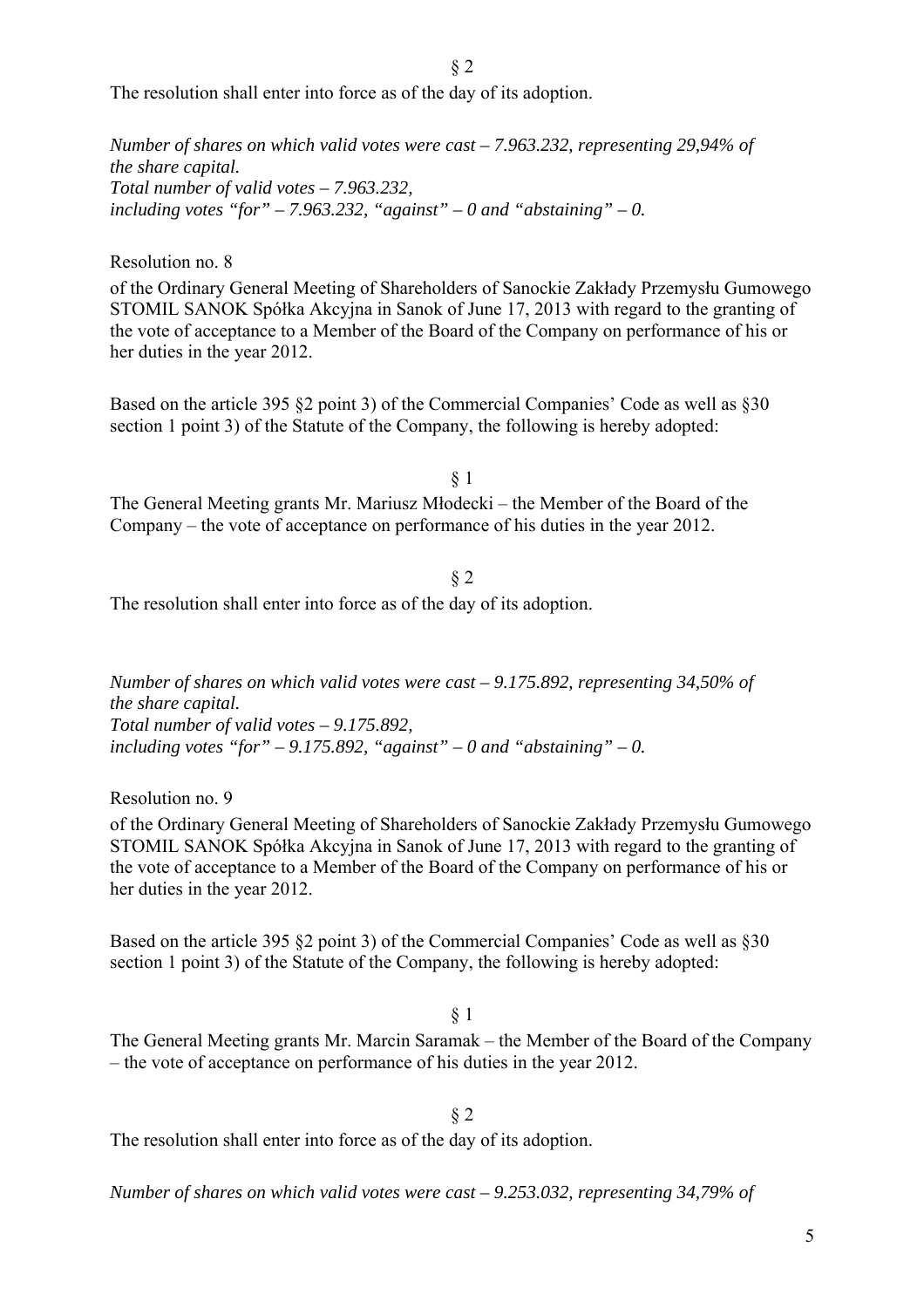*the share capital. Total number of valid votes – 9.253.032,*  including votes "for"  $-9.253.032$ , "against"  $-0$  and "abstaining"  $-0$ .

Resolution no. 10

of the Ordinary General Meeting of Shareholders of Sanockie Zakłady Przemysłu Gumowego STOMIL SANOK Spółka Akcyjna in Sanok of June 17, 2013 with regard to the granting of the vote of acceptance to the President of the Supervisory Board of the Company on performance of his duties in the year 2012.

Based on the article 395 §2 point 3) of the Commercial Companies' Code as well as §30 section 1 point 3) of the Statute of the Company, the following is hereby adopted:

§ 1

The General Meeting grants Mr. Jerzy Gabrielczyk – the President of the Supervisory Board – the vote of acceptance on performance of his duties in the year 2012.

§ 2 The resolution shall enter into force as of the day of its adoption.

*Number of shares on which valid votes were cast – 9.253.032, representing 34,79% of the share capital. Total number of valid votes – 9.253.032,*  including votes "for"  $-9.253.032$ , "against"  $-0$  and "abstaining"  $-0$ .

Resolution no. 11

of the Ordinary General Meeting of Shareholders of Sanockie Zakłady Przemysłu

Gumowego STOMIL SANOK Spółka Akcyjna in Sanok, dated June 17, 2013 with regard to the granting of the vote of acceptance to the Vice President of the Supervisory Board of the Company on performance of his duties in the year 2012.

Based on the article 395 §2 point 3) of the Commercial Companies' Code as well as §30 section 1 point 3) of the Statute of the Company, the following is hereby adopted:

§ 1

The General Meeting grants Mr. Grzegorz Stulgis – the Vice President of the Supervisory Board of the Company – the vote of acceptance on performance of his duties in the year 2012.

§ 2 The resolution shall enter into force as of the day of its adoption.

*Number of shares on which valid votes were cast – 9.253.032, representing 34,79% of the share capital. Total number of valid votes – 9.253.032,*  including votes "for"  $-9.253.032$ , "against"  $-0$  and "abstaining"  $-0$ .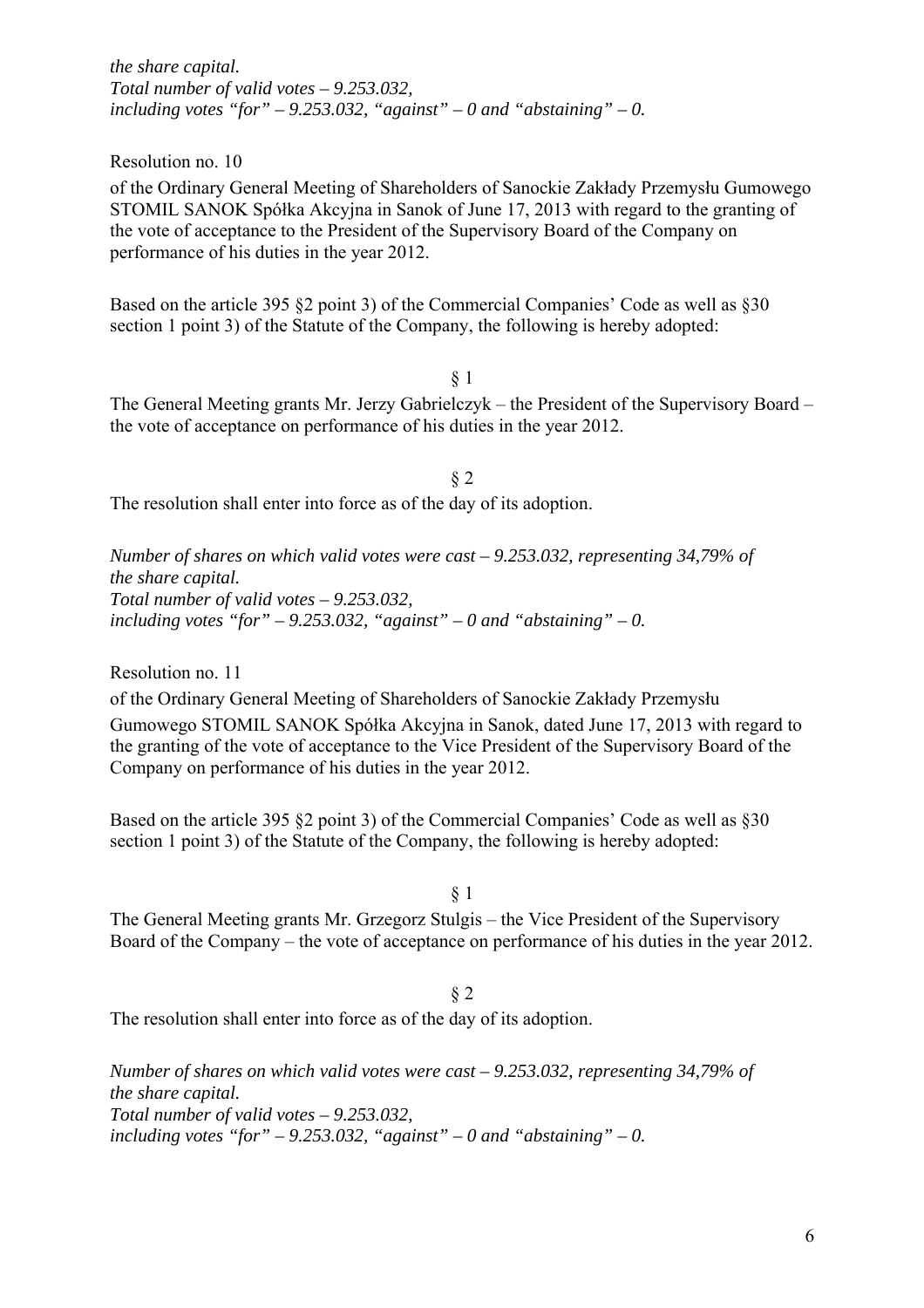Resolution no. 12

of the Ordinary General Meeting of Shareholders of Sanockie Zakłady Przemysłu Gumowego STOMIL SANOK Spółka Akcyjna in Sanok, dated June 17, 2013 with regard to the granting of the vote of acceptance to a Member of the Supervisory Board of the Company on performance of his or her duties in the year 2012.

Based on the article 395 §2 point 3) of the Commercial Companies' Code as well as §30 section 1 point 3) of the Statute of the Company, the following is hereby adopted:

§ 1

The General Meeting grants Mr. Grzegorz Rysz – the Member of the Supervisory Board of the Company – the vote of acceptance on performance of his duties in the year 2012.

§ 2 The resolution shall enter into force as of the day of its adoption.

*Number of shares on which valid votes were cast – 8.565.831, representing 32,21% of the share capital. Total number of valid votes – 8.565.831,*  including votes "for"  $-8.565.831$ , "against"  $-0$  and "abstaining"  $-0$ .

Resolution no. 13

of the Ordinary General Meeting of Shareholders of Sanockie Zakłady Przemysłu Gumowego STOMIL SANOK Spółka Akcyjna in Sanok, dated June 17, 2013 with regard to the granting of the vote of acceptance to a Member of the Supervisory Board of the Company on performance of his or her duties in the year 2012.

Based on the article 395 §2 point 3) of the Commercial Companies' Code as well as §30 section 1 point 3) of the Statute of the Company, the following is hereby adopted:

§ 1

The General Meeting grants Mr. Michał Suflida – the Member of the Supervisory Board of the Company – the vote of acceptance on performance of his duties in the year 2012.

§ 2 The resolution shall enter into force as of the day of its adoption.

*Number of shares on which valid votes were cast – 9.253.032, representing 34,79% of the share capital. Total number of valid votes – 9.253.032,*  including votes "for"  $-9.253.032$ , "against"  $-0$  and "abstaining"  $-0$ .

Resolution no. 14

of the Ordinary General Meeting of Shareholders of Sanockie Zakłady Przemysłu Gumowego STOMIL SANOK Spółka Akcyjna in Sanok, dated June 17, 2013 with regard to the granting of the vote of acceptance to a Member of the Supervisory Board of the Company on performance of his or her duties in the year 2012.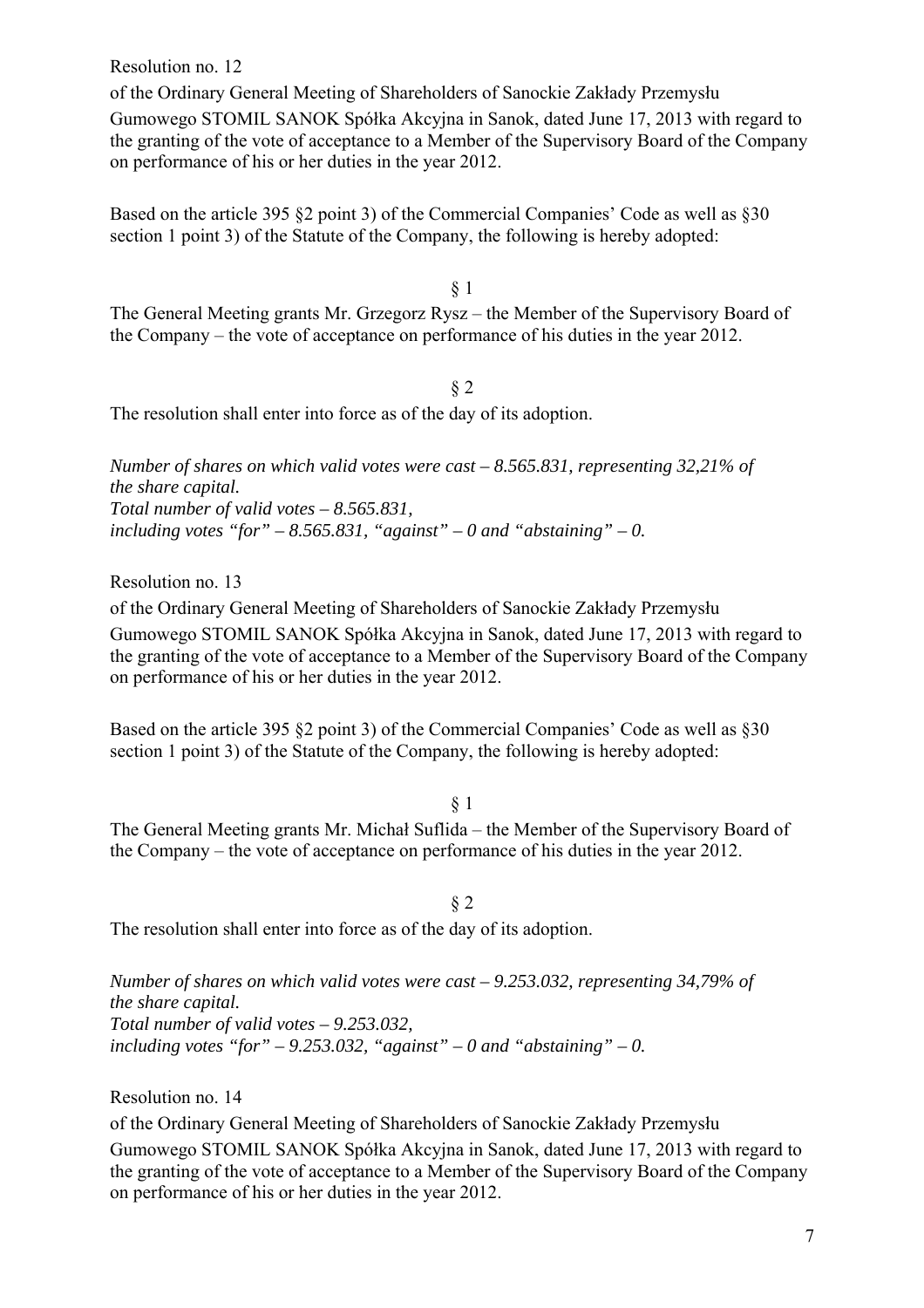Based on the article 395 §2 point 3) of the Commercial Companies' Code as well as §30 section 1 point 3) of the Statute of the Company, the following is hereby adopted:

§ 1

The General Meeting grants Mr. Wojciech Adamczyk – the Member of the Supervisory Board of the Company since 26 June 2012– the vote of acceptance on performance of his duties in the year 2012.

§ 2

The resolution shall enter into force as of the day of its adoption.

*Number of shares on which valid votes were cast – 9.253.032, representing 34,79% of the share capital. Total number of valid votes – 9.253.032,*  including votes "for"  $-9.253.032$ , "against"  $-0$  and "abstaining"  $-0$ .

Resolution no. 15

of the Ordinary General Meeting of Shareholders of Sanockie Zakłady Przemysłu Gumowego STOMIL SANOK Spółka Akcyjna in Sanok, dated June 17, 2013 with regard to the granting of the vote of acceptance to a Member of the Supervisory Board of the Company on performance of his or her duties in the year 2012.

Based on the article 395 §2 point 3) of the Commercial Companies' Code as well as §30 section 1 point 3) of the Statute of the Company, the following is hereby adopted:

§ 1

The General Meeting grants Mr. Piotr Gawryś – the Member of the Supervisory Board of the Company until 26 June 2012– the vote of acceptance on performance of his duties in the year 2012.

§ 2

The resolution shall enter into force as of the day of its adoption.

*Number of shares on which valid votes were cast – 9.253.032, representing 34,79% of the share capital. Total number of valid votes – 9.253.032,*  including votes "for"  $-9.253.032$ , "against"  $-0$  and "abstaining"  $-0$ .

Resolution no. 16

of the Ordinary General Meeting of Shareholders of Sanockie Zakłady Przemysłu Gumowego STOMIL SANOK Spółka Akcyjna in Sanok, dated June 17, 2013 with regard to the split of the clear profit for the year 2012

Based on the article 395 §2 point 2) of the Commercial Companies' Code as well as §30 section 1 point 2) of the Statute of the Company, the following is hereby adopted: